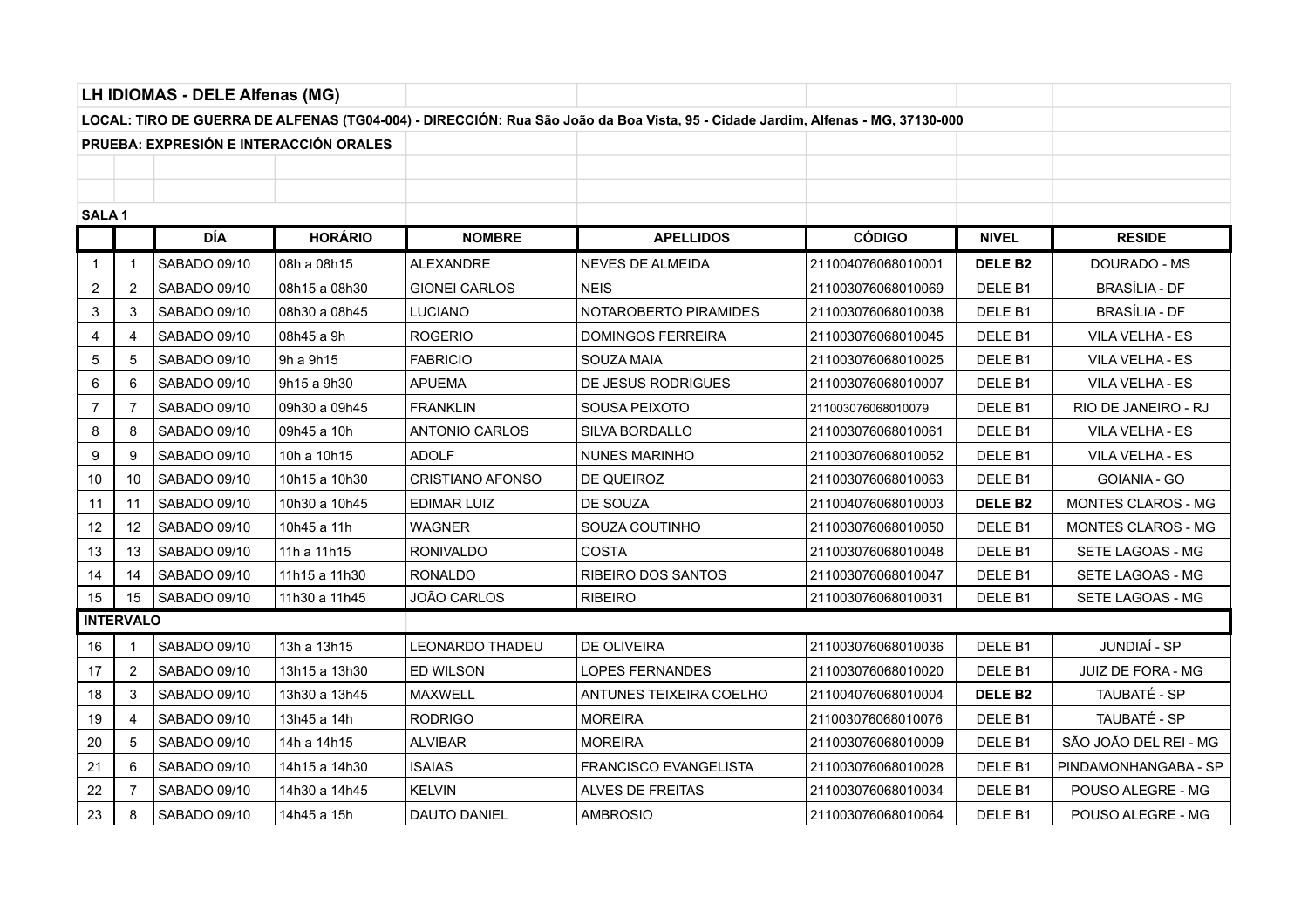| 24                                                                                                                              | 9              | SABADO 09/10                   | 15h a 15h15    | CAIO OTÁVIO             | <b>COIMBRA</b>          | 211003076068010014      | DELE B1            | POUSO ALEGRE - MG    |
|---------------------------------------------------------------------------------------------------------------------------------|----------------|--------------------------------|----------------|-------------------------|-------------------------|-------------------------|--------------------|----------------------|
| 25                                                                                                                              | 10             | SABADO 09/10                   | 15h15 a 15h30  | <b>AISLAN</b>           | <b>ALVES MOREIRA</b>    | 211003076068010002      | DELE <sub>B1</sub> | POUSO ALEGRE - MG    |
| 26                                                                                                                              | 11             | SABADO 09/10                   | 15h30 a 15h45  | <b>AMADOR FABIO</b>     | ARANTES BERALDO         | 211003076068010005      | DELE B1            | POUSO ALEGRE - MG    |
| 27                                                                                                                              | 12             | SABADO 09/10                   | 15h45 a 16h    | <b>GUSTAVO</b>          | <b>BACKES PEREIRA</b>   | 211003076068010056      | DELE B1            | TRÊS CORAÇÕES - MG   |
| 28                                                                                                                              | 13             | SABADO 09/10                   | 16h a 16h15    | <b>JADERSON</b>         | DE PAULA SILVA          | 211003076068010030      | DELE <sub>B1</sub> | TRÊS CORAÇÕES - MG   |
| 29                                                                                                                              | 14             | SABADO 09/10                   | 16h15 a 16h30  | <b>JOSUÉ</b>            | <b>GOMES LUCINDO</b>    | 211003076068010077      | DELE B1            | TRÊS CORAÇÕES - MG   |
| 30                                                                                                                              | 15             | SABADO 09/10                   | 16h30 a 16h45  | <b>CAIO WILLIAM</b>     | <b>GUEDES DA GUIA</b>   | 211003076068010075      | DELE <sub>B1</sub> | TRÊS CORAÇÕES - MG   |
| 31                                                                                                                              | 16             | SABADO 09/10                   | 16h45 a 17h    | RENAN ANTÔNIO           | RIBEIRO LIMA            | 211003076068010071      | DELE <sub>B1</sub> | TRÊS CORAÇÕES - MG   |
| 32                                                                                                                              | 17             | SABADO 09/10                   | 17h a 17h15    | <b>EDUARDO VINICIUS</b> | <b>LESSA MOREIRA</b>    | 211003076068010070      | DELE B1            | TRÊS CORAÇÕES - MG   |
| 33                                                                                                                              | 18             | SABADO 09/10                   | 17h15 a 17h30  | WANDERLEY               | SOARES DIAS             | 211003076068010051      | DELE <sub>B1</sub> | TRÊS CORAÇÕES - MG   |
| 34                                                                                                                              | 19             | SABADO 09/10                   | 17h30 a 17h45  | <b>THIAGO</b>           | MUNHOZ FREIRE           | 211003076068010049      | DELE <sub>B1</sub> | TRÊS CORAÇÕES - MG   |
| 35                                                                                                                              | 20             | SABADO 09/10                   | 17h45 a 18h    | RICARDO (não tem whats) | OTERO CARDOSO           | 211003076068010066      | DELE <sub>B1</sub> | TRÊS CORAÇÕES - MG   |
| 36                                                                                                                              | 21             | SABADO 09/10                   | 18h a 18h15    | <b>OMIR</b>             | MONTEIRO DE CASTRO NETO | 211003076068010044      | DELE <sub>B1</sub> | TRÊS CORAÇÕES - MG   |
| 37                                                                                                                              | 22             | SABADO 09/10                   | 18h15 a 18h30  | <b>MIGUEL</b>           | <b>MARINO FARIA</b>     | 211003076068010043      | DELE <sub>B1</sub> | TRÊS CORAÇÕES - MG   |
| 38                                                                                                                              | 23             | SABADO 09/10                   | 18h30 a 18h45  | <b>MAURO</b>            | DE MORAES JÚNIOR        | 211003076068010042      | DELE <sub>B1</sub> | TRÊS CORAÇÕES - MG   |
| 39                                                                                                                              | 24             | SABADO 09/10                   | 18h45 a 19h    | <b>MARCIANO</b>         | <b>COSTA</b>            | 211003076068010040      | DELE B1            | TRÊS CORAÇÕES - MG   |
| 40                                                                                                                              | 25             | SABADO 09/10                   | 19h a 19h15    | <b>JOSÉ RICARDO</b>     | <b>GIAROLA</b>          | 211003076068010033      | DELE B1            | TRÊS CORAÇÕES - MG   |
| 41                                                                                                                              | 26             | SABADO 09/10                   | 19h15 a 19h30  | <b>JEFFERSON</b>        | MACEDO DE BARROS        | 211003076068010057      | DELE B1            | TRÊS CORAÇÕES - MG   |
| 42                                                                                                                              | 27             | SABADO 09/10                   | 19h30 a 19h45  | <b>LUIZ ERNESTO</b>     | VELASCO GOMES JUNIOR    | 211004076068010002      | <b>DELE B2</b>     | TRÊS CORAÇÕES - MG   |
|                                                                                                                                 |                |                                |                |                         |                         |                         |                    |                      |
|                                                                                                                                 |                |                                |                |                         |                         |                         |                    |                      |
|                                                                                                                                 |                |                                |                |                         |                         |                         |                    |                      |
|                                                                                                                                 |                | LH IDIOMAS - DELE Alfenas (MG) |                |                         |                         |                         |                    |                      |
| LOCAL: TIRO DE GUERRA DE ALFENAS (TG04-004) - DIRECCIÓN: Rua São João da Boa Vista, 95 - Cidade Jardim, Alfenas - MG, 37130-000 |                |                                |                |                         |                         |                         |                    |                      |
| PRUEBA: EXPRESIÓN E INTERACCIÓN ORALES                                                                                          |                |                                |                |                         |                         |                         |                    |                      |
|                                                                                                                                 |                |                                |                |                         |                         |                         |                    |                      |
| SALA <sub>2</sub>                                                                                                               |                |                                |                |                         |                         |                         |                    |                      |
|                                                                                                                                 |                | DÍA                            | <b>HORÁRIO</b> | <b>NOMBRE</b>           | <b>APELLIDOS</b>        | <b>CÓDIGO MATRICULA</b> | NIVEL              | <b>RESIDE</b>        |
| 43                                                                                                                              |                | SABADO 09/10                   | 08h a 08h15    | <b>FABIO</b>            | PEREIRA DE OLIVEIRA     | 211003076068010054      | DELE B1            | <b>BRASILIA - DF</b> |
| 43                                                                                                                              | $\overline{2}$ | SABADO 09/10                   | 08h15 a 08h30  | <b>RODRIGO</b>          | DA SILVA ROCHA          | 211003076068010046      | DELE <sub>B1</sub> | FORMOSA - GO         |
| 44                                                                                                                              | 3              | SABADO 09/10                   | 08h30 a 08h45  | <b>EBER</b>             | <b>TÁPIAS</b>           | 211003076068010078      | DELE <sub>B1</sub> | VILA VELHA - ES      |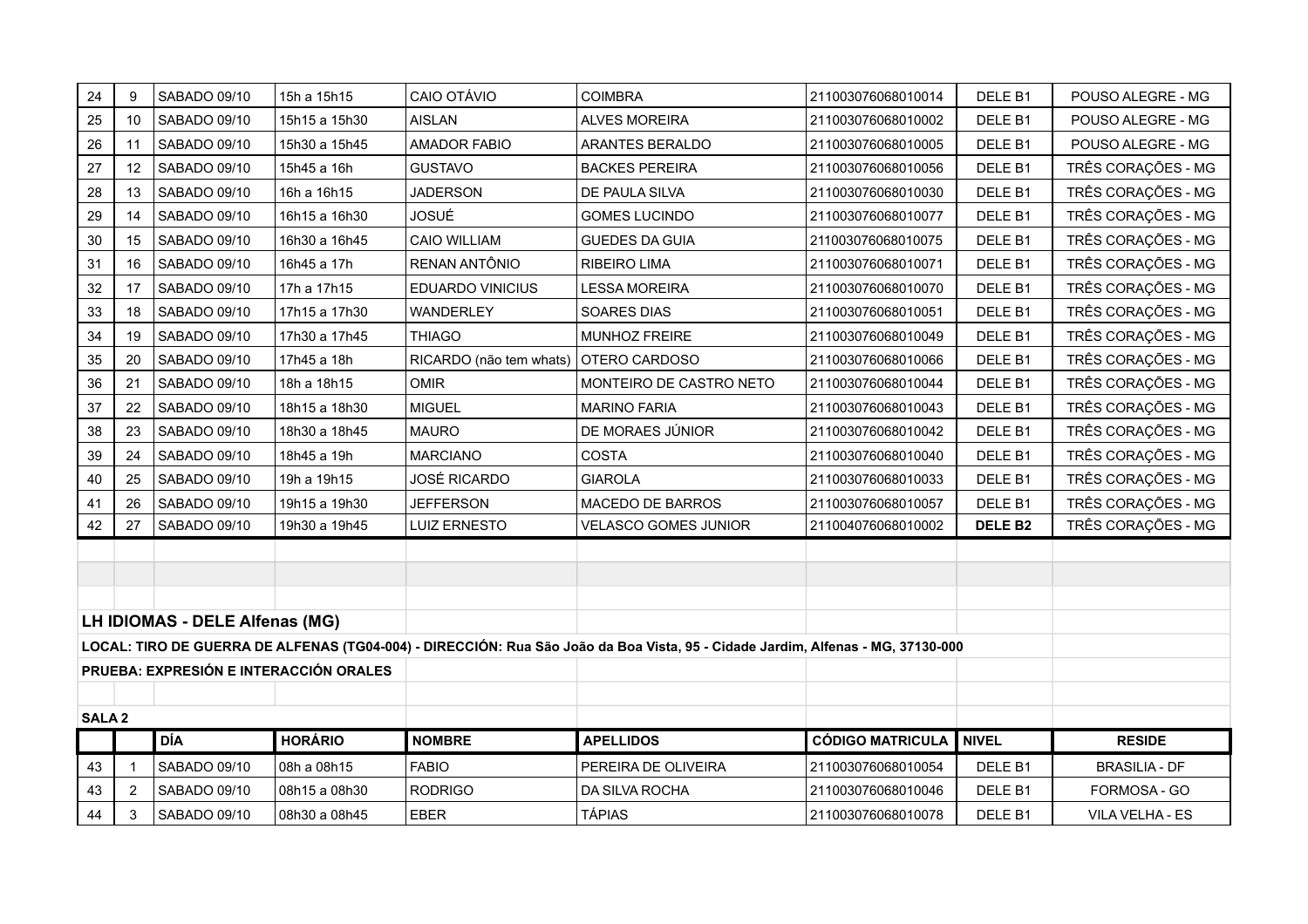| 45               | 4                 | SABADO 09/10 | 08h45 a 9h    | <b>RAPHAEL</b>           | DIAS DE OLIVEIRA               | 211003076068010073 | DELE B1            | VILA VELHA - ES            |
|------------------|-------------------|--------------|---------------|--------------------------|--------------------------------|--------------------|--------------------|----------------------------|
| 46               | 5                 | SABADO 09/10 | 9h a 9h15     | RICARDO LUIZ             | <b>SANCHES</b>                 | 211003076068010072 | DELE <sub>B1</sub> | VILA VELHA - ES            |
| 47               | 6                 | SABADO 09/10 | 9h15 a 9h30   | <b>RAFAEL</b>            | ANTUNES DO NASCIMENTO          | 211003076068010060 | DELE <sub>B1</sub> | VILA VELHA - ES            |
| 48               | 7                 | SABADO 09/10 | 09h30 a 09h45 | <b>TIAGO</b>             | <b>GERMANO DA SILVA BARROS</b> | 211003076068010068 | DELE <sub>B1</sub> | VILA VELHA - ES            |
| 49               | 8                 | SABADO 09/10 | 09h45 a 10h   | SAULO LARA               | DO NASCIMENTO                  | 211003076068010067 | DELE <sub>B1</sub> | GOIÂNIA - GO               |
| 50               | 9                 | SABADO 09/10 | 10h a 10h15   | <b>FRANCISCO EUDES</b>   | MORAIS DA CUNHA                | 211003076068010055 | DELE <sub>B1</sub> | MONTES CLAROS - MG         |
| 51               | 10                | SABADO 09/10 | 10h15 a 10h30 | <b>BRUNO</b>             | DE CASTRO PIRES                | 211003076068010013 | DELE B1            | MONTES CLAROS - MG         |
| 52               | 11                | SABADO 09/10 | 10h30 a 10h45 | <b>EMERSON</b>           | DA SILVA MAIÊTA                | 211003076068010022 | DELE <sub>B1</sub> | SETE LAGOAS - MG           |
| 53               | $12 \overline{ }$ | SABADO 09/10 | 10h45 a 11h   | ÉDER                     | <b>MORAES MEDEIROS</b>         | 211003076068010021 | DELE B1            | SETE LAGOAS - MG           |
| 54               | 13                | SABADO 09/10 | 11h a 11h15   | <b>CARLOS ALESSANDER</b> | DE OLIVEIRA                    | 211003076068010015 | DELE B1            | SETE LAGOAS - MG           |
| 55               | 14                | SABADO 09/10 | 11h15 a 11h30 | <b>BRENO</b>             | DE SOUSA BATISTA               | 211003076068010008 | DELE <sub>B1</sub> | SETE LAGOAS - MG           |
| 56               | 15                | SABADO 09/10 | 11h30 a 11h45 | <b>EVANDRO</b>           | SILVA DA FÉ                    | 211003076068010024 | DELE <sub>B1</sub> | SANTOS DUMONT- MG          |
| <b>INTERVALO</b> |                   |              |               |                          |                                |                    |                    |                            |
| 57               |                   | SABADO 09/10 | 13h a 13h15   | <b>LEANDRO FAGNER</b>    | DE ARAUJO                      | 211003076068010035 | DELE <sub>B1</sub> | <b>BELO HORIZONTE - MG</b> |
| 58               | $\overline{2}$    | SABADO 09/10 | 13h15 a 13h30 | <b>LUIS HENRIQUE</b>     | <b>DE OLIVEIRA</b>             | 211003076068010039 | DELE B1            | <b>GUARATINGUETA - SP</b>  |
| 59               | 3                 | SABADO 09/10 | 13h30 a 13h45 | <b>VITOR HUGO</b>        | <b>TORRES FREITAS</b>          | 211003076068010074 | DELE B1            | TAUBATÉ - SP               |
| 60               | 4                 | SABADO 09/10 | 13h45 a 14h   | JOSÉ FERNANDO            | DE PONTES JÚNIOR               | 211003076068010032 | DELE <sub>B1</sub> | TAUBATÉ - SP               |
| 61               | 5                 | SABADO 09/10 | 14h a 14h15   | <b>MATEUS</b>            | <b>MACHADO TAVARES DUARTE</b>  | 211003076068010041 | DELE B1            | TREMEMBÉ - SP              |
| 62               | 6                 | SABADO 09/10 | 14h15 a 14h30 | <b>REGINALDO</b>         | SIQUEIRA RODRIGUES             | 211003076068010065 | DELE <sub>B1</sub> | PINDAMONHANGABA - SP       |
| 63               | 7                 | SABADO 09/10 | 14h30 a 14h45 | <b>MARCUS PAULO</b>      | RIBEIRO DE SOUZA               | 211003076068010059 | DELE <sub>B1</sub> | POUSO ALEGRE - MG          |
| 64               | 8                 | SABADO 09/10 | 14h45 a 15h   | <b>LUCAS</b>             | <b>BRANDANI VILELA</b>         | 211003076068010058 | DELE <sub>B1</sub> | POUSO ALEGRE - MG          |
| 65               | 9                 | SABADO 09/10 | 15h a 15h15   | LUÃ                      | <b>MESQUITA VITOR</b>          | 211003076068010037 | DELE B1            | POUSO ALEGRE - MG          |
| 66               | 10                | SABADO 09/10 | 15h15 a 15h30 | <b>ÍTALO</b>             | <b>GUIMARÃES MORANGON</b>      | 211003076068010029 | DELE <sub>B1</sub> | TRÊS CORAÇÕES - MG         |
| 67               | 11                | SABADO 09/10 | 15h30 a 15h45 | <b>HELBIS PATRICK</b>    | DE OLIVEIRA TOMAZ              | 211003076068010027 | DELE B1            | TRÊS CORAÇÕES - MG         |
| 68               | 12                | SABADO 09/10 | 15h45 a 16h   | <b>FELIPE</b>            | DA SILVA VAZ                   | 211003076068010026 | DELE <sub>B1</sub> | TRÊS CORAÇÕES - MG         |
| 69               | 13                | SABADO 09/10 | 16h a 16h15   | <b>ERICK</b>             | <b>MOREIRA</b>                 | 211003076068010023 | DELE B1            | TRÊS CORAÇÕES - MG         |
| 70               | 14                | SABADO 09/10 | 16h15 a 16h30 | <b>DIEGO</b>             | VAZ FERNANDES                  | 211003076068010019 | DELE <sub>B1</sub> | TRÊS CORAÇÕES - MG         |
| 71               | 15                | SABADO 09/10 | 16h30 a 16h45 | <b>DIEGO</b>             | <b>MESQUITA</b>                | 211003076068010018 | DELE B1            | TRÊS CORAÇÕES - MG         |
| 72               | 16                | SABADO 09/10 | 16h45 a 17h   | <b>DAVID APARECIDO</b>   | SIQUEIRA FERNANDES RIBEIRO     | 211003076068010053 | DELE <sub>B1</sub> | TRÊS CORAÇÕES - MG         |
| $73\,$           | 17                | SABADO 09/10 | 17h a 17h15   | <b>CRISTHIAN CÉSARES</b> | NASCIMENTO DOS PASSOS          | 211003076068010017 | DELE B1            | TRÊS CORAÇÕES - MG         |
| 74               | 18                | SABADO 09/10 | 17h15 a 17h30 | CÉLIA CRISTINA           | DA SILVA MOURA                 | 211003076068010016 | DELE <sub>B1</sub> | TRÊS CORAÇÕES - MG         |